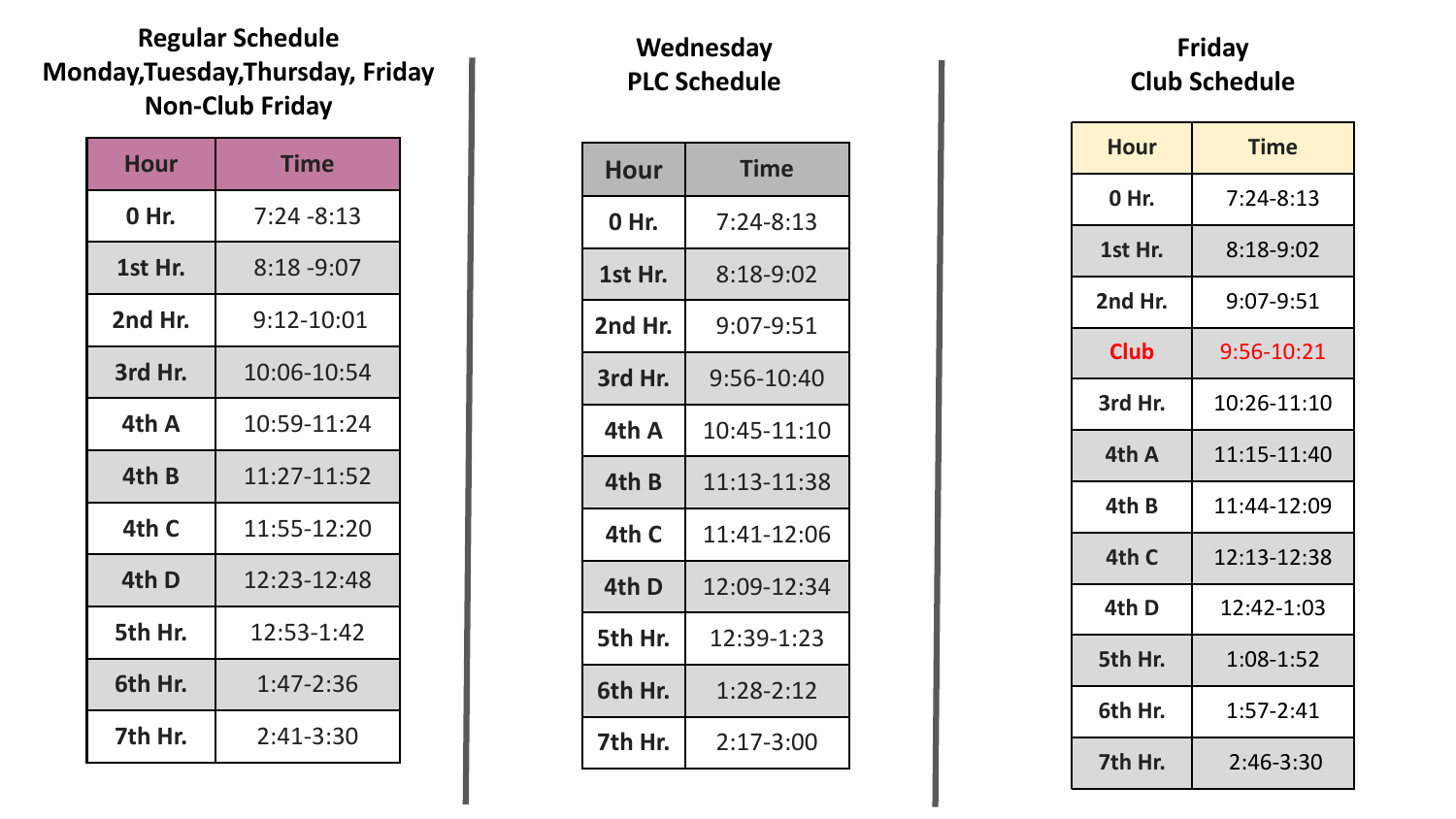# **Half-Day SIP Schedule**

| <b>Hour</b> | <b>Time</b>   |
|-------------|---------------|
| 0 Hr.       | $7:45 - 8:13$ |
| 1st Hr.     | $8:18 - 8:46$ |
| 2nd Hr.     | 8:51-9:18     |
| 3rd Hr.     | $9:23-9:50$   |
| 4th Hr.     | 9:55-10:22    |
| 5th Hr.     | 10:27-10:54   |
| 6th Hr.     | 10:59-11:26   |
| 7th Hr.     | 11:31-11:58   |